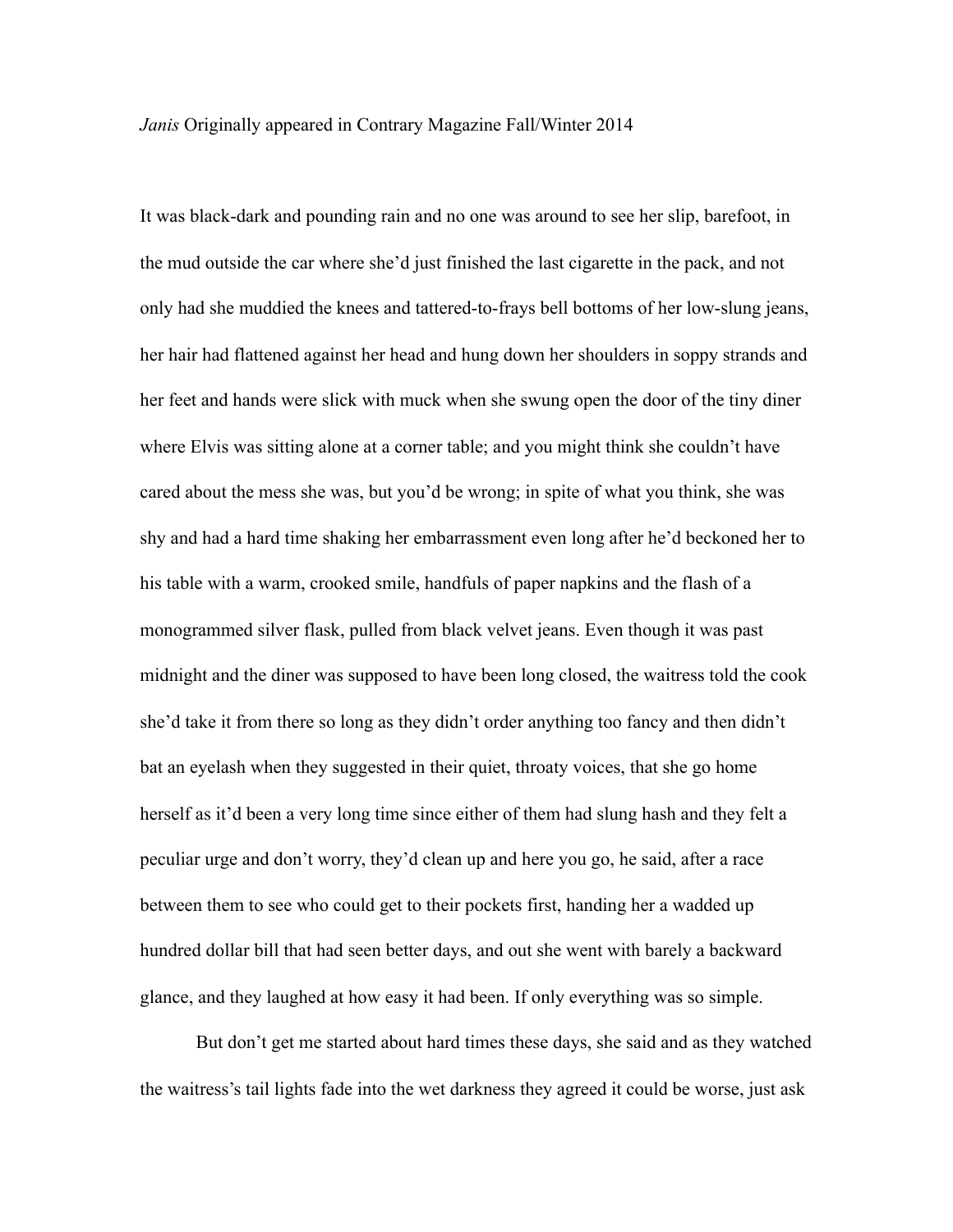Mary Jo Kopechne's parents, or the kin of that poor kid Robert R. in St. Louis, dead from God-knows what dreadful disease, or all those charred Cambodians, bombed in the top secret "Operation Breakfast" (come on, how dumb do they think we are?). And after a moment spent secretly admiring Elvis's serious profile, Janis shoved her hands in her soggy pockets to keep them from caressing his face and said well you have to admit, even on the very worst night at least they hadn't come face-to-face with Charles Manson and his zombie-followers, but come on, let's not even think about that, but wait: just one more thing, she said, please tell me you think Dick *is* tricky and Elvis raised an eyebrow and pursed his lips and mocked him perfectly and they nearly spit on the window with laughter. That's more like it, they said, and even the worst night gets better when you stop and think about John and Yoko getting hitched and honeymooning in front of the world, and what about all those people camped in the rain on Max's dairy farm in the Catskills for three days of peace, if that doesn't cheer you up nothing will. And they felt happy with the new tone they'd set and then hushed long enough to hear the harsh silence and to see the nothingness out the window and Janis remembered the mud and—Christ, that she'd just told him that if she ever had a little girl she was going to name her Memphis, and by then she noticed that Elvis was lovely as an angel and she was suddenly shy again and both of them realized they were starving half to death.

 Spooked by the silence and embarrassed over the rush of affection and looking for something to do with her hands now that they were out of her pockets, Janis inventoried the contents of the refrigerator, calling out: bacon (a little gray around the edges, but who isn't?), eggs (Jesus Christ, how many can they possibly need?), pork sausage (wait, we

2